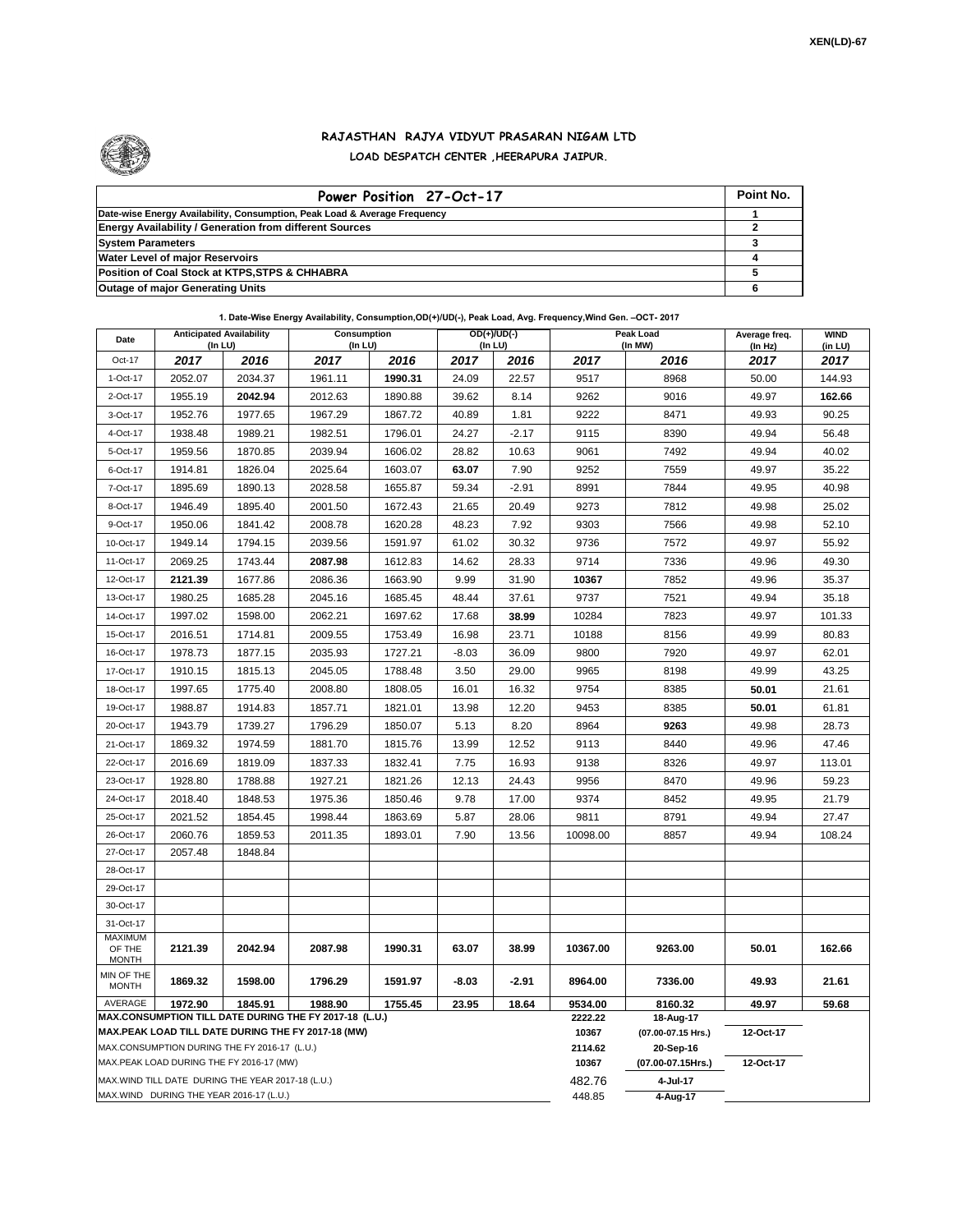## **2.Anticipated Availability/Generation From Different Sources**

| (In LU)        |                                                                          |                 |                |                 |  |  |  |  |  |  |
|----------------|--------------------------------------------------------------------------|-----------------|----------------|-----------------|--|--|--|--|--|--|
| S.No.          | Sources Available to Rajasthan / Installed                               | Prior           | Prior          | Actual          |  |  |  |  |  |  |
|                | Capacity as on 30.09.2016                                                | assessment of I | assessment of  | Energy          |  |  |  |  |  |  |
|                | (In MW)                                                                  | Avail. For next | Avail.         | Received        |  |  |  |  |  |  |
|                |                                                                          | Dav             | 26-Oct-17      |                 |  |  |  |  |  |  |
| 1              | KTPS (1240/1240)                                                         | 224.00          | 224.00         | 197.80          |  |  |  |  |  |  |
| $\overline{2}$ | STPS (1500/1500)                                                         | 55.00           | 55.00          | 46.18           |  |  |  |  |  |  |
| 3              | DHOLPUR GAS CCPP (330/330)                                               | 0.00            | 0.00           | 24.04           |  |  |  |  |  |  |
| 4              | RAMGARH (273.5/273.5)                                                    | 35.00           | 35.00          | 32.08           |  |  |  |  |  |  |
| 5              | RAPP-A(200/200)                                                          | 41.00           | 41.00          | 42.14<br>0.00   |  |  |  |  |  |  |
| 6<br>7         | MAHI (140/140)<br>CHAMBAL (RPS+JS) (135.5/271)                           | 0.00<br>37.50   | 0.00<br>37.50  | 40.89           |  |  |  |  |  |  |
| 8              | GIRAL LIGNITE (250/250)                                                  | 0.00            | 0.00           | 0.00            |  |  |  |  |  |  |
| 9              | CHHABRA TPS 1000/1000)                                                   | 219.00          | 219.00         | 217.25          |  |  |  |  |  |  |
| 10             | ADANI (TPS) + KALISINDH (TPS)                                            | 420.00          | 413.00         | 374.48          |  |  |  |  |  |  |
|                | (1200+1200/1320+1200)                                                    |                 |                |                 |  |  |  |  |  |  |
| 11<br>12       | WIND FARM (3980.40/4119.15)<br>SOLAR POWER(737.70/1295.70)               | 73.00           | 79.50          | 108.24          |  |  |  |  |  |  |
| 13             | CAPTIVE POWER PLANTS                                                     | 0.00<br>0.00    | 0.00<br>0.00   | 0.00<br>0.00    |  |  |  |  |  |  |
| 14             | REGIONAL (INTRA STATE) O.A. (VLTPS)                                      | 0.00            | 0.00           | 0.00            |  |  |  |  |  |  |
| 15             | <b>OPEN ACCESS</b>                                                       | 23.07           | 23.33          | 23.33           |  |  |  |  |  |  |
| 16             | BIOMASS - (101.95/119.25)                                                | 5.00            | 5.00           | 4.69            |  |  |  |  |  |  |
| 17             | BARSINGHSAR LTPS(250/250)                                                | 53.00           | 53.00          | 51.87           |  |  |  |  |  |  |
| 18             | RAJWEST (1080/1080)                                                      | 201.00          | 201.00         | 191.10          |  |  |  |  |  |  |
|                | <b>TOTAL (A): 1-18</b>                                                   | 1386.57         | 1386.33        | 1354.09         |  |  |  |  |  |  |
| 19             | <b>BBMB COMPLEX</b><br>a) BHAKRA(230.79/1516.3)                          | 20.35           | 20.81          | 20.23           |  |  |  |  |  |  |
|                | b) DEHAR (198/990)                                                       | 12.64           | 11.84          | 10.16           |  |  |  |  |  |  |
|                | c) PONG (231.66/396)                                                     | 37.66           | 37.28          | 38.14           |  |  |  |  |  |  |
|                | TOTAL: a TO c                                                            | 70.65           | 69.93          | 68.53           |  |  |  |  |  |  |
| 20             | <b>CENTRAL STATIONS</b>                                                  |                 |                |                 |  |  |  |  |  |  |
|                | d) SINGRAULI (300/2000)                                                  | 91.35           | 90.28          | 90.28           |  |  |  |  |  |  |
|                | e) RIHAND<br>(310.24/3000)                                               | 122.48          | 120.26         | 118.85          |  |  |  |  |  |  |
|                | f) UNCHAHAR-I(20/420)                                                    | 2.56            | 2.45           | 2.41            |  |  |  |  |  |  |
|                | g) UNCHAHAR-II& III(61/630)<br>h) INDIRA GANDHI STPS(JHAJHAR) 0.00/1500) | 40.57<br>0.00   | 36.63<br>0.00  | 26.82<br>0.00   |  |  |  |  |  |  |
|                | i) NCTPS DADRI St-II (43.22/980) + DADRI-TH                              | 14.99           | 4.94           | 8.50            |  |  |  |  |  |  |
|                | j) DADRI GAS (77/830)                                                    | 3.35            | 3.31           | 2.82            |  |  |  |  |  |  |
|                | (83.07/419)<br>k) ANTA                                                   | 0.00            | 0.00           | 0.00            |  |  |  |  |  |  |
|                | I) AURAIYA<br>(61.03/663)                                                | 0.00            | 0.00           | 0.00            |  |  |  |  |  |  |
|                | m) NAPP<br>(44/440)                                                      | 9.62            | 9.58           | 9.58            |  |  |  |  |  |  |
|                | n) RAPP-B<br>(125/440)                                                   | 33.93           | 33.84          | 33.84           |  |  |  |  |  |  |
|                | o) RAPP-C<br>(88/440)<br>p) SALAL<br>(20.36/690)                         | 20.58<br>1.09   | 19.91<br>1.09  | 19.91<br>1.06   |  |  |  |  |  |  |
|                | q) URI<br>(70.37/720)                                                    | 2.66            | 2.73           | 2.91            |  |  |  |  |  |  |
|                | r) TANAKPUR (10.86/94)                                                   | 1.45            | 1.47           | 1.45            |  |  |  |  |  |  |
|                | s) CHAMERA - (105.84/540)                                                | 5.10            | 5.10           | 5.10            |  |  |  |  |  |  |
|                | t) CHAMERA-II (29.01/300)                                                | 2.13            | 2.13           | 1.89            |  |  |  |  |  |  |
|                | u) CHAMERA-III (25.21/231)                                               | 1.45            | 1.45           | 1.45            |  |  |  |  |  |  |
|                | v) DHAULIGANGA (27/280)                                                  | 2.23            | 2.30           | 2.16            |  |  |  |  |  |  |
|                | w) DULHASTI (42.42/390)                                                  | 5.44            | 5.44           | 5.44            |  |  |  |  |  |  |
|                | x) SEWA (13/120)                                                         | 0.39<br>11.73   | 0.39<br>12.16  | 0.39<br>11.19   |  |  |  |  |  |  |
|                | y) NJPC (112.00/1500)+RAMPUR(31.808/412.02)<br>z) TEHRI (75/1000)        | 4.99            | 4.99           | 4.99            |  |  |  |  |  |  |
|                | aa) KOTESHWR (33.44/400) + PARBATI3 (56.73/520)                          | 4.29            | 7.17           | 6.96            |  |  |  |  |  |  |
|                | ab) TALA                                                                 | 1.45            | 1.50           | 1.50            |  |  |  |  |  |  |
|                | ac) MUNDRA UMPP (380/4000)                                               | 60.00           | 88.32          | 88.32           |  |  |  |  |  |  |
|                | ad) SASAN (372/3960)                                                     | 88.20           | 88.20          | 88.20           |  |  |  |  |  |  |
|                | ae) FRKKA+KHLGN+TLCHR (70.18/3940)                                       | 30.47           | 26.22          | 21.16           |  |  |  |  |  |  |
|                | af) URS POWER(DADRITH-I)                                                 | 0.00            | 0.00           | 0.00            |  |  |  |  |  |  |
|                | TOTAL SCHEDULE(a TO af)                                                  | 633.13          | 641.78         | 625.68          |  |  |  |  |  |  |
|                | LOSSES                                                                   | $-23.42$        | $-26.62$       | $-25.99$        |  |  |  |  |  |  |
| 21             | NET SCHEDULED<br>BILATERAL (REG.) EXCL. BANKING                          | 609.71<br>6.40  | 615.16<br>6.52 | 599.70<br>6.23  |  |  |  |  |  |  |
| 22             | BANKING                                                                  | 0.00            | 0.00           | 0.00            |  |  |  |  |  |  |
| 23             | BILATERAL(INTER-REG.). EXCLUDING (ISOA &                                 | 114.70          | 89.76          | 105.38          |  |  |  |  |  |  |
|                | BANKING)                                                                 |                 |                |                 |  |  |  |  |  |  |
| 24             | INTER STATE OPEN ACCESS (BILATERAL+IEX)                                  | $-23.07$        | $-23.33$       | $-23.33$        |  |  |  |  |  |  |
|                |                                                                          |                 |                |                 |  |  |  |  |  |  |
| 25             | <b>INDIAN ENERGY EXCHANGE</b>                                            | $-36.83$        | $-38.62$       | $-38.62$        |  |  |  |  |  |  |
|                | <b>TOTAL(B): (19 TO 25)</b>                                              | 670.91          | 674.43         | 649.36          |  |  |  |  |  |  |
|                | TOTAL GENERATION (A +B) : 1 TO 25                                        |                 |                | 2003.45         |  |  |  |  |  |  |
|                | OVER DRAWAL (+)/UNDER DRAWAL (-)<br><b>GRAND TOTAL</b>                   | 2057.48         | 2060.76        | 7.90<br>2011.35 |  |  |  |  |  |  |
|                | <b>LAST YEAR</b>                                                         | 1848.84         | 1859.53        | 1893.01         |  |  |  |  |  |  |
|                |                                                                          |                 |                |                 |  |  |  |  |  |  |